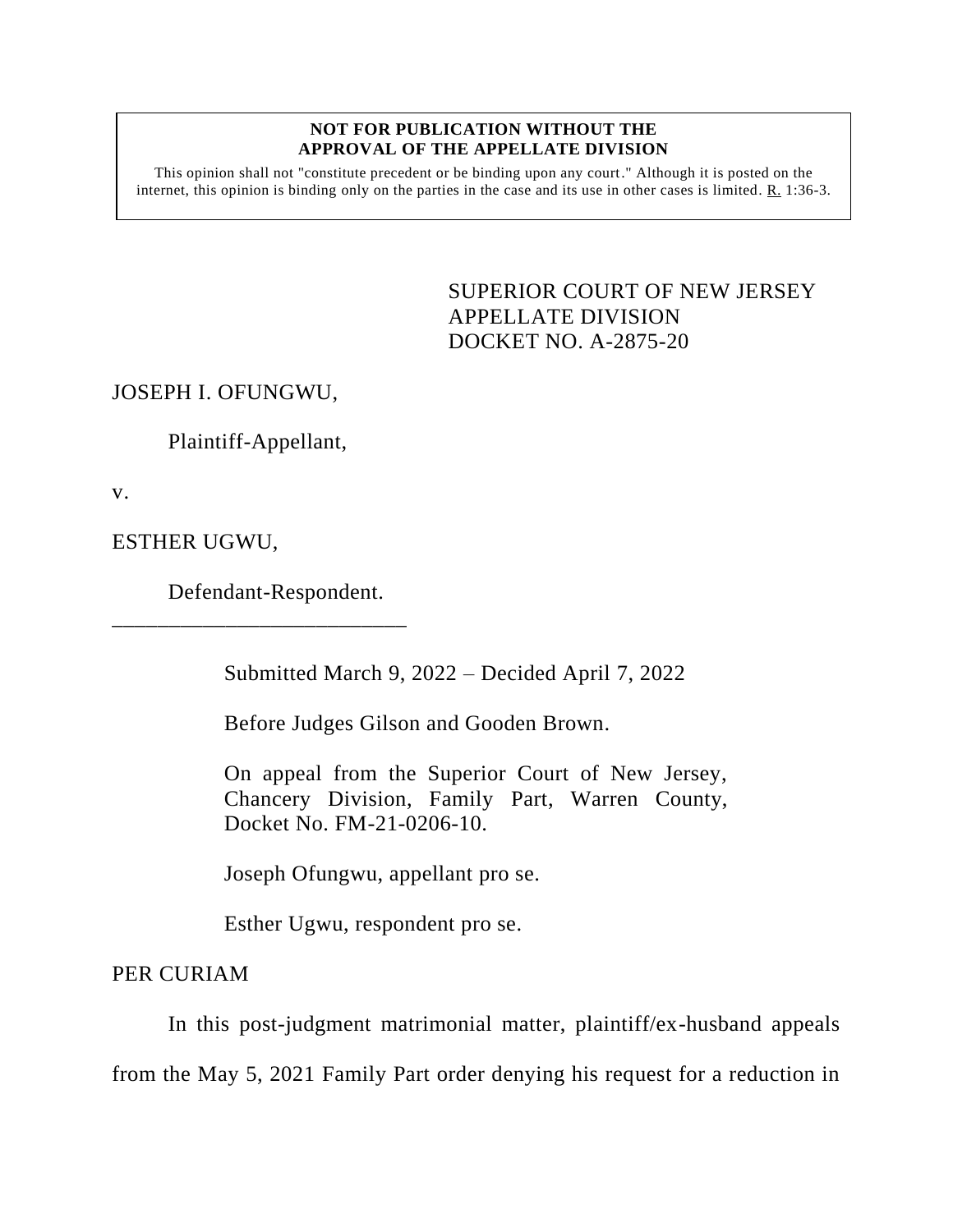child support payments based on changed circumstances. We vacate the order and remand for reconsideration.

We glean these facts from the record. The parties married in 1995 and have one child born of the marriage. When the parties divorced in 2010, child support was established based on plaintiff's 2009 annual salary of \$82,000, as well as his 2010 year-to-date income, as reflected in his June 15, 2010 Case Information Statement (CIS). In a March 11, 2020 order, plaintiff's child support obligation was continued until April 10, 2023.

On April 8, 2021, plaintiff moved to reduce his then child support obligation of \$193 per week<sup>1</sup> to \$138.46 per week, and other relief not pertinent to this appeal. Relying on a reduction in income, plaintiff certified that in 2011, he lost his full-time job "in engineering" and has been working part-time positions since then because he has been unable to find a comparable full-time position. According to plaintiff, in 2020, he had a gross income of \$44,182.93 from two part-time jobs – one as an "hourly" Wal-Mart employee and the other as an "as needed" online adjunct faculty instructor at Southern New Hampshire University. In accordance with Rules 5:5-2 and 5:5-4, plaintiff attached to his

<sup>1</sup> The amount reflected the automatic biennial cost-of-living adjustment (COLA), effective April 19, 2021, required by Rule 5:6B.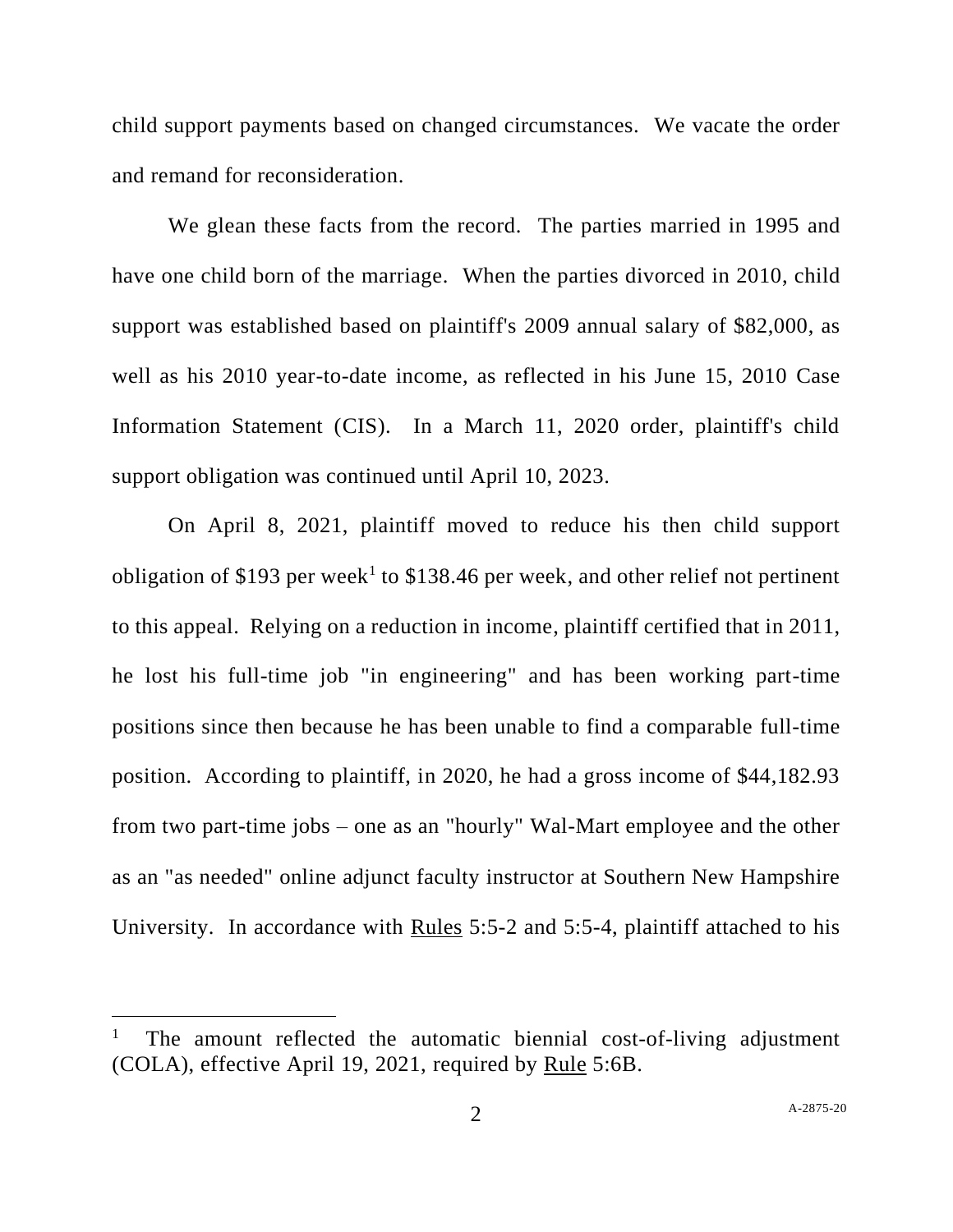moving papers his current CIS, his 2010 CIS filed when the divorce was finalized, his 2020 income tax returns, his W-2's, and his most recent pay stubs.

Applying the principles articulated in Lepis v. Lepis, 83 N.J. 139, 158 (1980), requiring a "showing of changed circumstances" to warrant modification, the judge denied the motion, finding plaintiff "failed to provide the [c]ourt with any proof of permanent and substantial changed circumstances." The judge stated that contrary to plaintiff's assertion that "his income is less than the income on which his current child support obligation is based," plaintiff's "updated financials indicate that his gross annual income for 2020 is \$44,182.93, which is \$2,274.32 higher than his income in 2010, when his child support obligation was first calculated."

The judge further explained:

Although [p]laintiff asserts that his current child support was calculated based on his past income of \$82,000, this assertion is belied by the record. In fact, [p]laintiff's 2010 income of \$41,908.61 was quite similar to his current earnings.

In this ensuing appeal, plaintiff argues the judge erred in denying his motion for a child support reduction. Plaintiff contends the judge "apparently made a mathematical error that misled the judge to conclude that there has not been a material change in [his] income between 2010 when the child support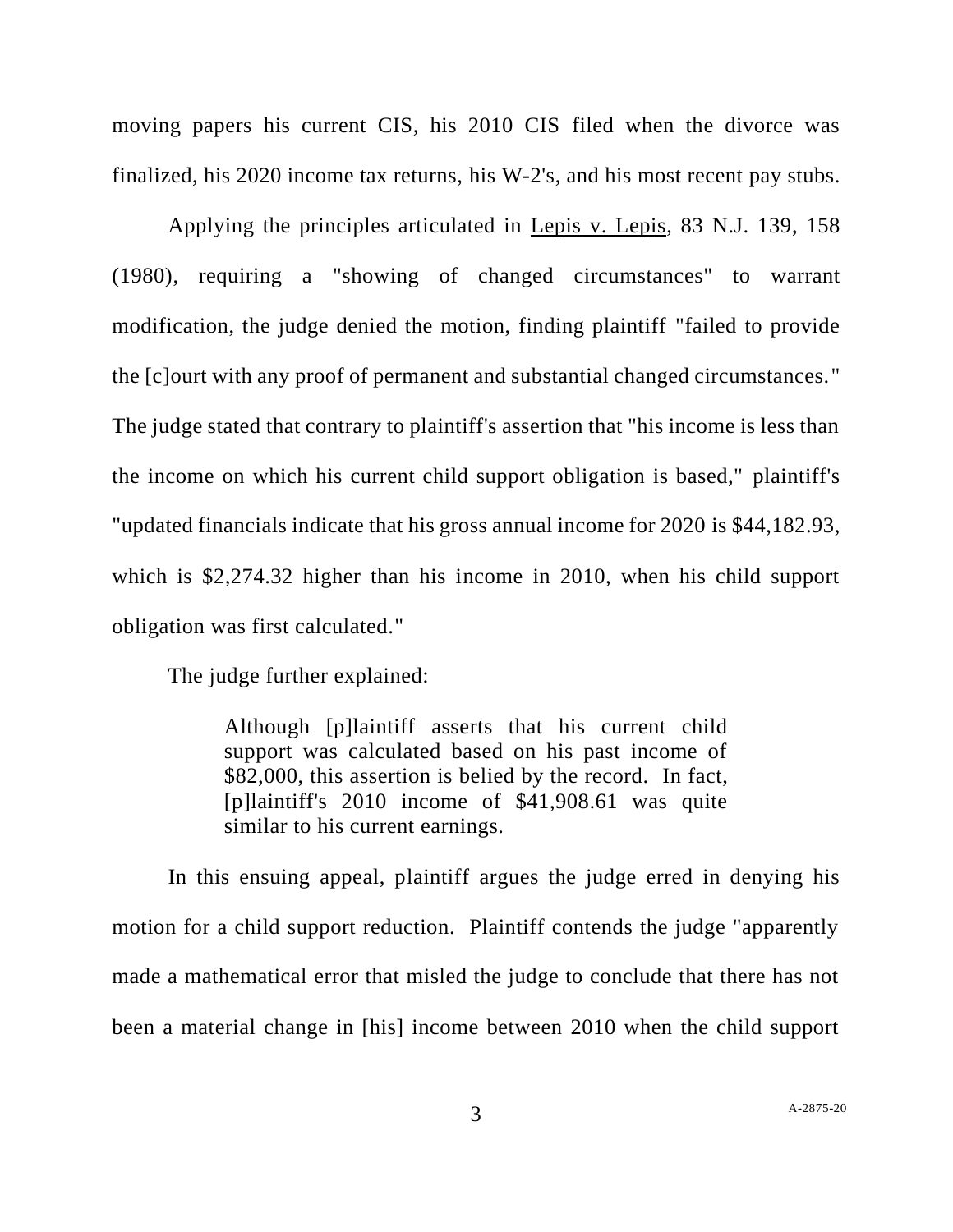payment[] . . . was originally established and the present time." Plaintiff asserts the error caused the judge to reach the erroneous conclusion that there was "no basis for reducing the child support payments."

We review a Family Part judge's "decisions granting or denying applications to modify child support" under an abuse of discretion standard. J.B. v. W.B., 215 N.J. 305, 325-26 (2013) (quoting Jacoby v. Jacoby, 427 N.J. Super. 109, 116 (App.Div.2012)). "We review the Family Part judge's findings in accordance with a deferential standard of review, recognizing the court's 'special jurisdiction and expertise in family matters." Thieme v. Aucoin-Thieme, 227 N.J. 269, 282-83 (2016) (quoting Cesare v. Cesare, 154 N.J. 394, 413 (1998)). We reverse "only when a mistake must have been made because the trial court's factual findings are 'so manifestly unsupported by or inconsistent with the competent, relevant and reasonably credible evidence as to offend the interests of justice.'" Spangenberg v. Kolakowski, 442 N.J. Super. 529, 535 (App. Div. 2015) (quoting Rova Farms Resort, Inc. v. Invs. Ins. Co. of Am., 65 N.J. 474, 484 (1974)). "We review questions of law . . . de novo." Amzler v. Amzler, 463 N.J. Super. 187, 197 (App. Div. 2020).

Based on our review of the record, we agree with plaintiff that in reaching his conclusion that plaintiff failed to meet his "burden of demonstrating a

4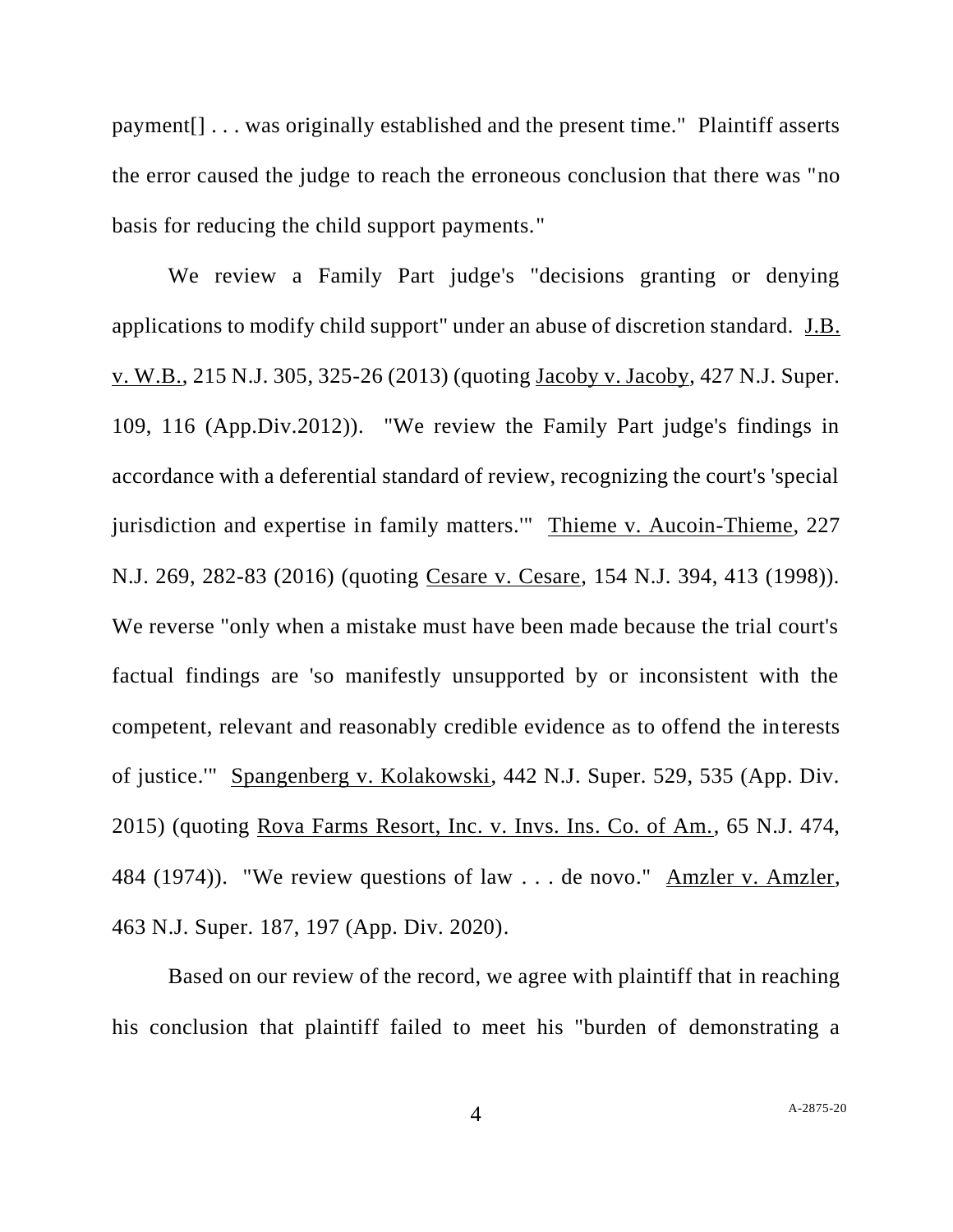substantial and permanent change in circumstances," see Lepis, 83 N.J. at 157, the judge mistakenly compared plaintiff's 2020 gross annual income of \$44,182.93, reflected in plaintiff's March 8, 2021 CIS, with the \$41,908.61 yearto-date "gross income net of taxes" reflected in plaintiff's June 15, 2010 CIS. In other words, the judge appears to have compared plaintiff's gross income for all of 2020 with his net year-to-date income for half of 2010. Accordingly, we vacate the order and remand for reconsideration of plaintiff's modification motion.

However, we take no position on the merits of the application once the judge has correctly evaluated the underlying factors. See N.J.S.A. 2A:34-23 (authorizing courts to modify child support orders "as the circumstances of the parties and the nature of the case" require); Jacoby, 427 N.J. Super. at 118-19 (explaining "demonstration of a significant change in financial circumstance is the first step when determining whether modification of a previously set child support award is warranted," and "[o]nce a change in circumstances has been demonstrated, the court next determines the appropriate level of support"); Halliwell v. Halliwell, 326 N.J. Super. 442, 448 (App. Div. 1999) (noting "[c]urrent earnings are not the sole criterion to establish a party's obligation for support" and "[t]he potential earning capacity of an individual, not his or her